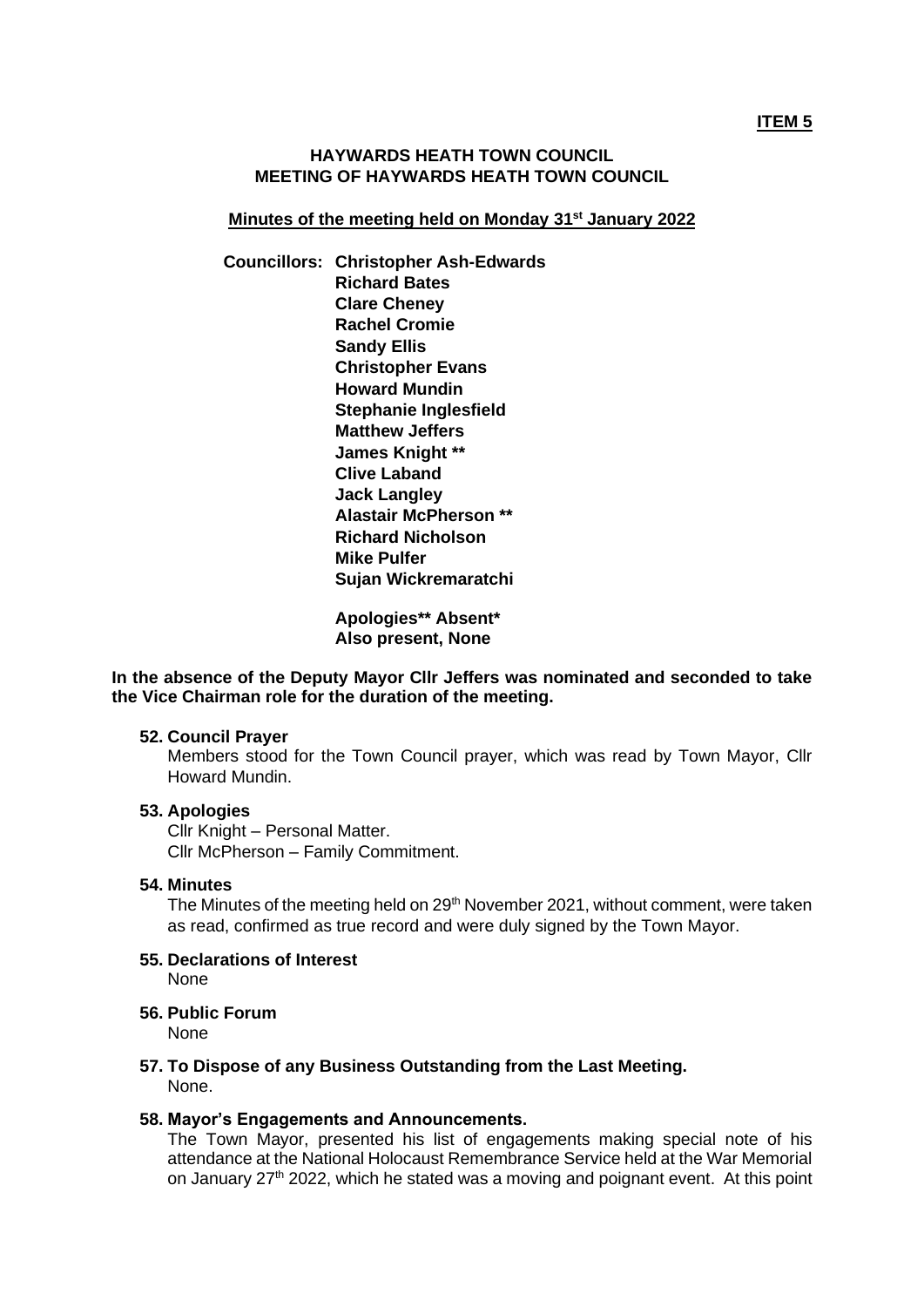the matter of the Muster Green South being closed to traffic due to noise and disappointment regarding the PA system used for the event was raised. The Town Clerk reminded Members that the event was not directly organised by the Town Council and it was supporting Amnesty International Haywards Heath. Furthermore, both of the issues raised would require substantial funding. This was not for the Town Council to pursue but it could consider a grant if one was submitted. The Town Clerk also conveyed his disappointment that the Town Council had not been thanked for its infrastructure support and use of the Town Hall on the day. It was also noted that the event was growing in attendance and therefore thought should be given to live streaming the event. The Town Clerk stated that this along with the other two matters would put more pressure on staffing if the Town Council was asked to do so, and the Environment and General Purposes Committee resolved the Town Council's input the event when setting is event programme for 2022/2023. Moving on the Mayor made note of his busy Christmas period, which included the Mewes Vets Christmas Party, a visit to the Santa's Grotto at the Bentswood Hub and the  $20<sup>th</sup>$  Anniversary Christmas celebration at the Dame Vera Lynn Children's Charity in Cuckfield.

## **59. To receive and consider adoption of the Notes or Resolutions of the following Committees**:

- (i) Planning Committee **MINS. 83 - 107** The reception and adoption of the resolutions of the Planning Committee, dated 13 th December 2021 **83 – 90,** 4 th January 2022 **91 – 99** and 24th January 2022 **100 – 107** were moved, seconded and agreed by Council.
- (ii) Environment and General Purposes Committee MINS **20 – 29** The reception and adoption of the resolutions of the Environment and General Purposes Committee, dated 20 th December 2021 **20 – 29** were moved, seconded and agreed by Council.
- (iii) Policy & Finance Committee **MINS. 40 - 49** The reception and adoption of the resolutions of the Policy and Finance Committees dated 17<sup>th</sup> January 2022 Mins 40 - 49 were moved, seconded and agreed by Council. Cllr Bates raised objection to the rise in Members allowances under minute 45.

#### **60. Town Council Budget 2022/2023.**

Members were presented with the budget, which was duly endorsed by Members as recommended and no further comments were made during the item's consideration. It was noted that there had been concerns raised regarding aspects of the budget during it development and consideration by the Policy and Finance Committee on the  $17<sup>th</sup>$  January 2022 so Members were asked to vote on the budget as proposed. With one abstention and thirteen in support the 2022/2023 budget was approved under (a), however there was unanimous support for recommendation (b) so with this;